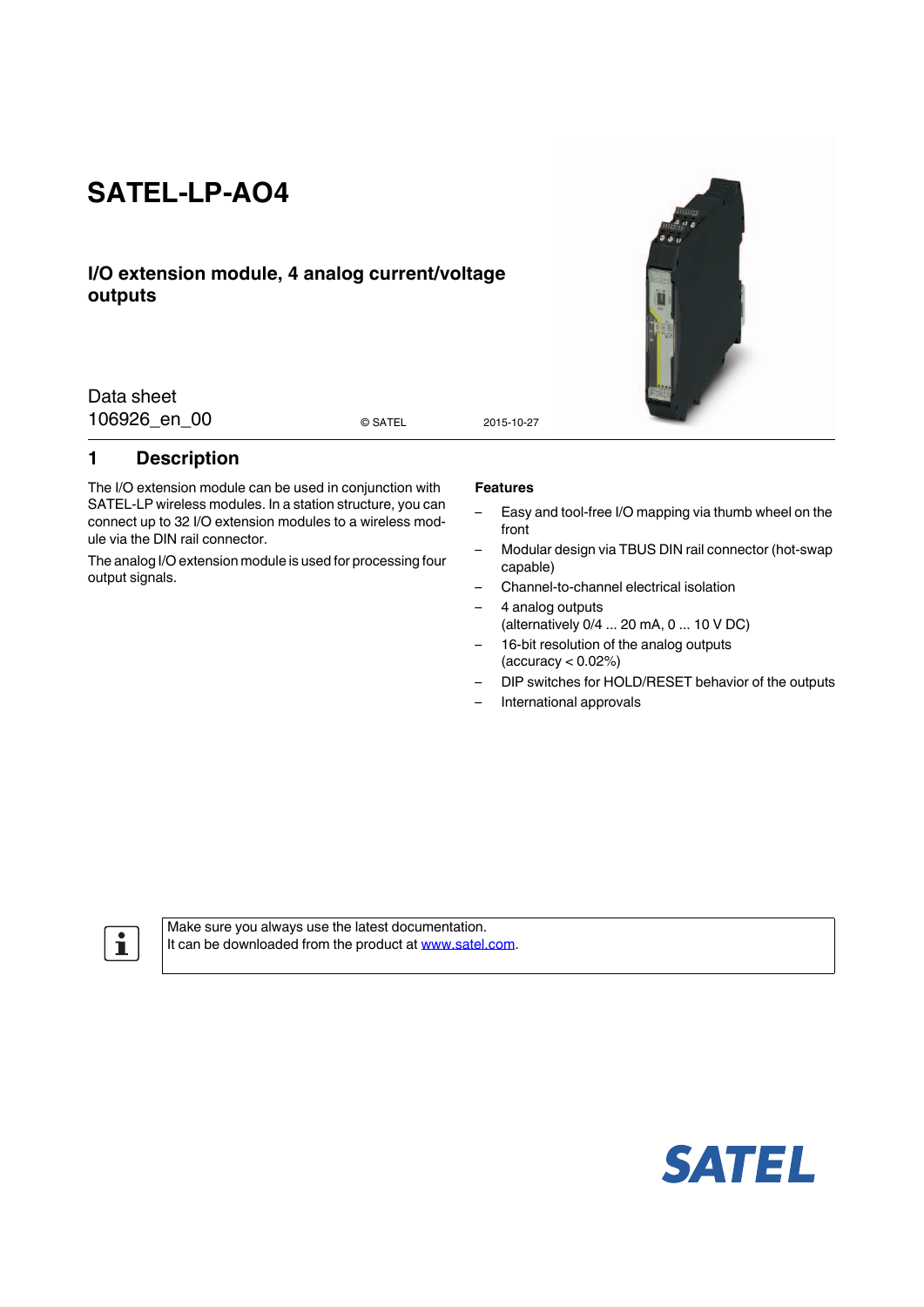<span id="page-1-0"></span>

| $\mathbf{2}$  | <b>Table of contents</b>                      |  |
|---------------|-----------------------------------------------|--|
| $\mathcal{P}$ |                                               |  |
| 3             |                                               |  |
| 4             |                                               |  |
| 5             | 51<br>5.2                                     |  |
| 6             | 6.1<br>6.2<br>6.3<br>6.4<br>6.5<br>6.6<br>6.7 |  |
| 7             |                                               |  |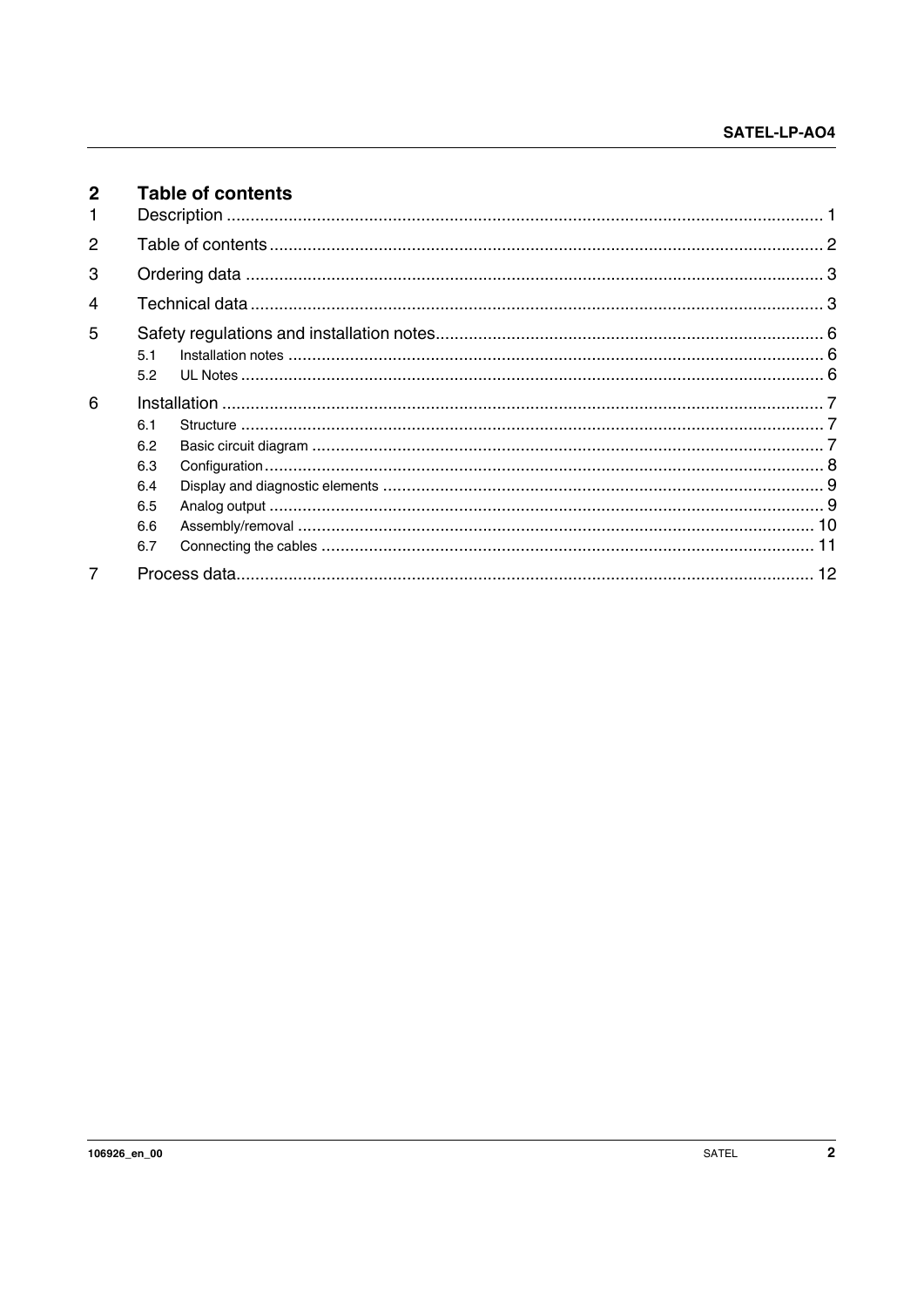## <span id="page-2-0"></span>**3 Ordering data**

| <b>Description</b>                                                                                                                                                                                                       | <b>Type</b>    | Order No. | Pcs./Pkt. |
|--------------------------------------------------------------------------------------------------------------------------------------------------------------------------------------------------------------------------|----------------|-----------|-----------|
| Analog I/O extension module with 4 analog current/voltage outputs<br>(0/4 mA  20 mA, 010 V), with screw connection, incl. DIN rail connector                                                                             | SATEL-LP-AO4   | YI0104    |           |
| <b>Accessories</b>                                                                                                                                                                                                       | <b>Type</b>    | Order No. | Pcs./Pkt. |
| 2400 MHz wireless transceiver with RS-232, RS-485 2-wire interface,<br>expandable with I/O extension modules, with screw connection, antenna<br>connection: RSMA (female), including DIN rail connector, without antenna | SATEL-LP24     | YM0424    |           |
| 868 MHz wireless transceiver with RS-232, RS-485 2-wire interface,<br>expandable with I/O extension modules, with screw connection, antenna<br>connection: RSMA (female), including DIN rail connector, without antenna. | SATEL-LP8      | YM0408    |           |
| 900 MHz wireless transceiver (transmitter and receiver) with RS-232 and<br>RS-485 interface, can be extended with I/O extension modules                                                                                  | SATEL-LP9      | YM0409    |           |
| Analog extension module with 4 analog current inputs (0/4 mA  20 mA).<br>with screw connection, incl. DIN rail connector                                                                                                 | SATEL-LP-AI4   | YI0103    |           |
| Temperature I/O extension module with 4 PT 100 inputs $(-50+250 \degree C)$ .<br>with screw connection, including DIN rail connector                                                                                     | SATEL-LP-PT100 | YI0108    |           |

## <span id="page-2-1"></span>**4 Technical data**

| <b>Dimensions</b> |                            |
|-------------------|----------------------------|
| Dimensions W/H/D  | 17.5 mm / 99 mm / 114.5 mm |

| General data                                                                                                                |                                                             |
|-----------------------------------------------------------------------------------------------------------------------------|-------------------------------------------------------------|
| Overvoltage category                                                                                                        | Ш                                                           |
| Mounting position                                                                                                           | any, on standard DIN rail NS 35 in accordance with EN 60715 |
| Degree of protection                                                                                                        | <b>IP20</b>                                                 |
| Pollution degree                                                                                                            | $\overline{2}$                                              |
| Type of housing                                                                                                             | PA 6.6-FR, green                                            |
| Flammability rating according to UL 94                                                                                      | V <sub>0</sub>                                              |
| MTTF (mean time to failure) Telcordia standard, 25°C temperature,<br>21% operating cycle (5 days a week, 8 hours a day)     | 999 Years                                                   |
| MTTF (mean time to failure) Telcordia standard, 40°C temperature,<br>34.25% operating cycle (5 days a week, 12 hours a day) | 404 Years                                                   |
| MTTF (mean time to failure) Telcordia standard, temperature 40°C,<br>operating cycle 100% (7 days a week, 24 hours a day)   | 156 Years                                                   |
| $C$                                                                                                                         |                                                             |

| <b>Supply</b>              |                                     |
|----------------------------|-------------------------------------|
| Supply voltage range       | 19.2 V DC  30.5 V DC (TBUS)         |
| Max. current consumption   | $\leq$ 115 mA (At 24 V DC, at 25°C) |
| Transient surge protection | Yes                                 |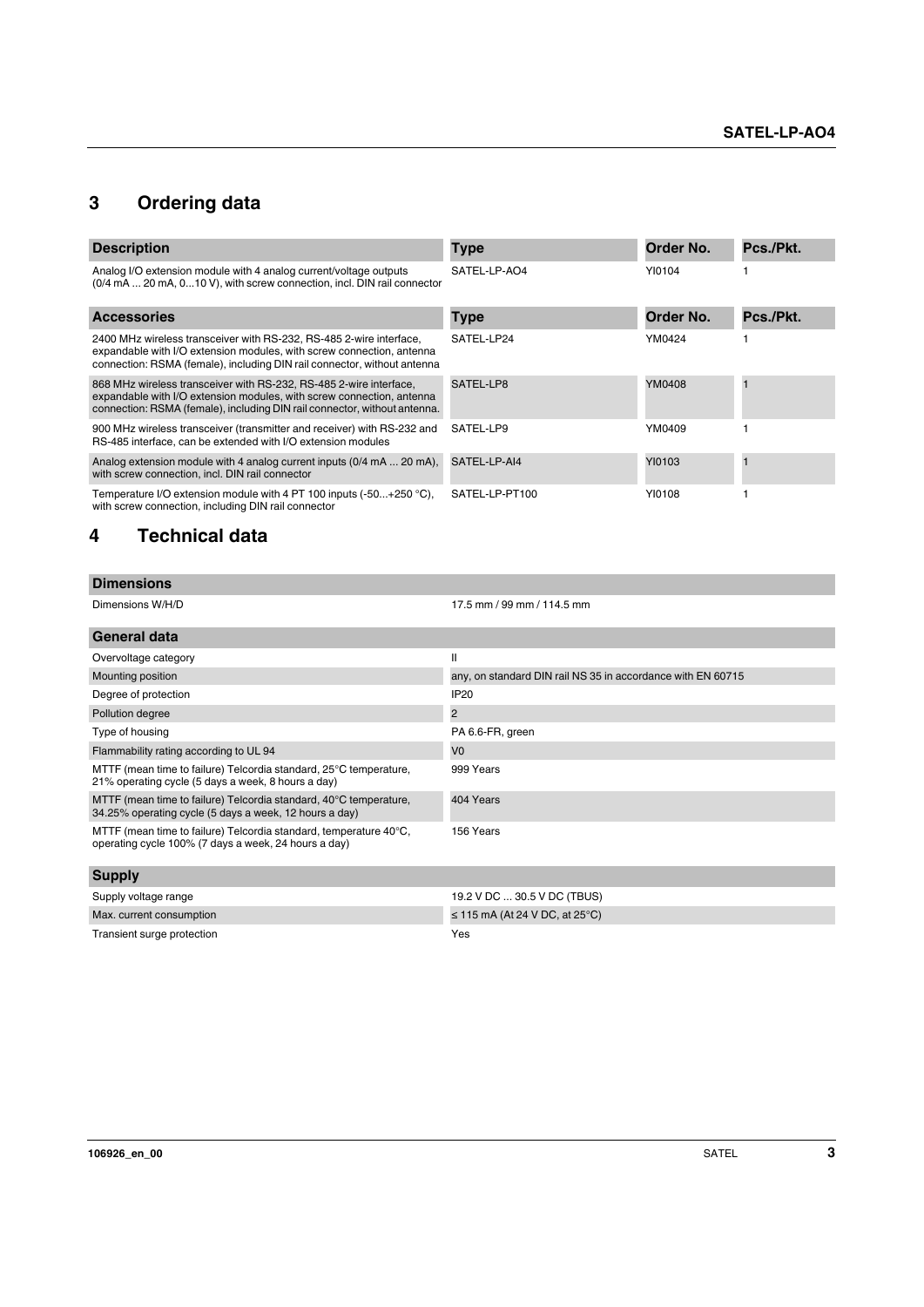| <b>Analog outputs</b>                    |                                                                                                                                         |
|------------------------------------------|-----------------------------------------------------------------------------------------------------------------------------------------|
| Number of outputs                        | 4                                                                                                                                       |
| Voltage output signal                    | 0V10V                                                                                                                                   |
| Output signal maximum voltage            | approx. 10.83 V                                                                                                                         |
| Load                                     | $\geq 10 \text{ k}\Omega$                                                                                                               |
| Precision                                | typ. 0.5 % (Voltage output)                                                                                                             |
| Current output signal                    | 0 mA  20 mA<br>4 mA  20 mA                                                                                                              |
| Output signal maximum current            | approx. 21.67 mA                                                                                                                        |
| Load                                     | ≤ 500 Ω                                                                                                                                 |
| Precision                                | ≤ 0.02 % (at 25 °C)                                                                                                                     |
| Resolution (bit)                         | 16 bit                                                                                                                                  |
| Temperature coefficient, typical         | 0.0025 %/K (at -40 $^{\circ}$ C  +70 $^{\circ}$ C)                                                                                      |
| Protective circuit                       | Transient protection of outputs                                                                                                         |
|                                          |                                                                                                                                         |
| <b>Electrical isolation</b>              |                                                                                                                                         |
| Analog I/O                               | 50 V (Rated insulation voltage (in each case between the TBUS analog outputs /<br>supply, reinforced insulation according to EN 61010)) |
|                                          | 300 V (Rated insulation voltage (to adjacent devices, basic insulation in accor-<br>dance with EN 61010))                               |
| <b>Test voltage</b>                      |                                                                                                                                         |
| Analog I/O                               | 1.5 kV AC (50 Hz, 1 min.)                                                                                                               |
| <b>Connection data</b>                   |                                                                                                                                         |
| Connection method                        | Screw connection                                                                                                                        |
| Conductor cross section, solid           | 0.2 mm <sup>2</sup> 2.5 mm <sup>2</sup>                                                                                                 |
| Conductor cross section, flexible        | 0.2 mm <sup>2</sup> 2.5 mm <sup>2</sup>                                                                                                 |
| Conductor cross section AWG/kcmil        | 24  14                                                                                                                                  |
| Stripping length                         | 7 mm                                                                                                                                    |
| <b>Tightening torque</b>                 | 0.6 Nm                                                                                                                                  |
| <b>Status indication</b>                 |                                                                                                                                         |
| Status display                           | Green LED (supply voltage, PWR)<br>Green LED (bus communication, DAT)<br>Red LED (periphery error, ERR)                                 |
| <b>Ambient conditions</b>                |                                                                                                                                         |
| Ambient temperature (operation)          | -40 °C  70 °C (>55 °C derating)<br>-40 °F  158 °F (>131 °F derating)                                                                    |
| Ambient temperature (storage/transport)  | -40 °C  85 °C<br>-40 °F  185 °F                                                                                                         |
| Permissible humidity (operation)         | 20 %  85 %                                                                                                                              |
| Permissible humidity (storage/transport) | 20 %  85 %                                                                                                                              |
| Altitude                                 | 2000 m                                                                                                                                  |
| Vibration (operation)                    | in accordance with IEC 60068-2-6: 5g, 10 Hz  150 Hz                                                                                     |
| Shock                                    | 16g, 11 ms                                                                                                                              |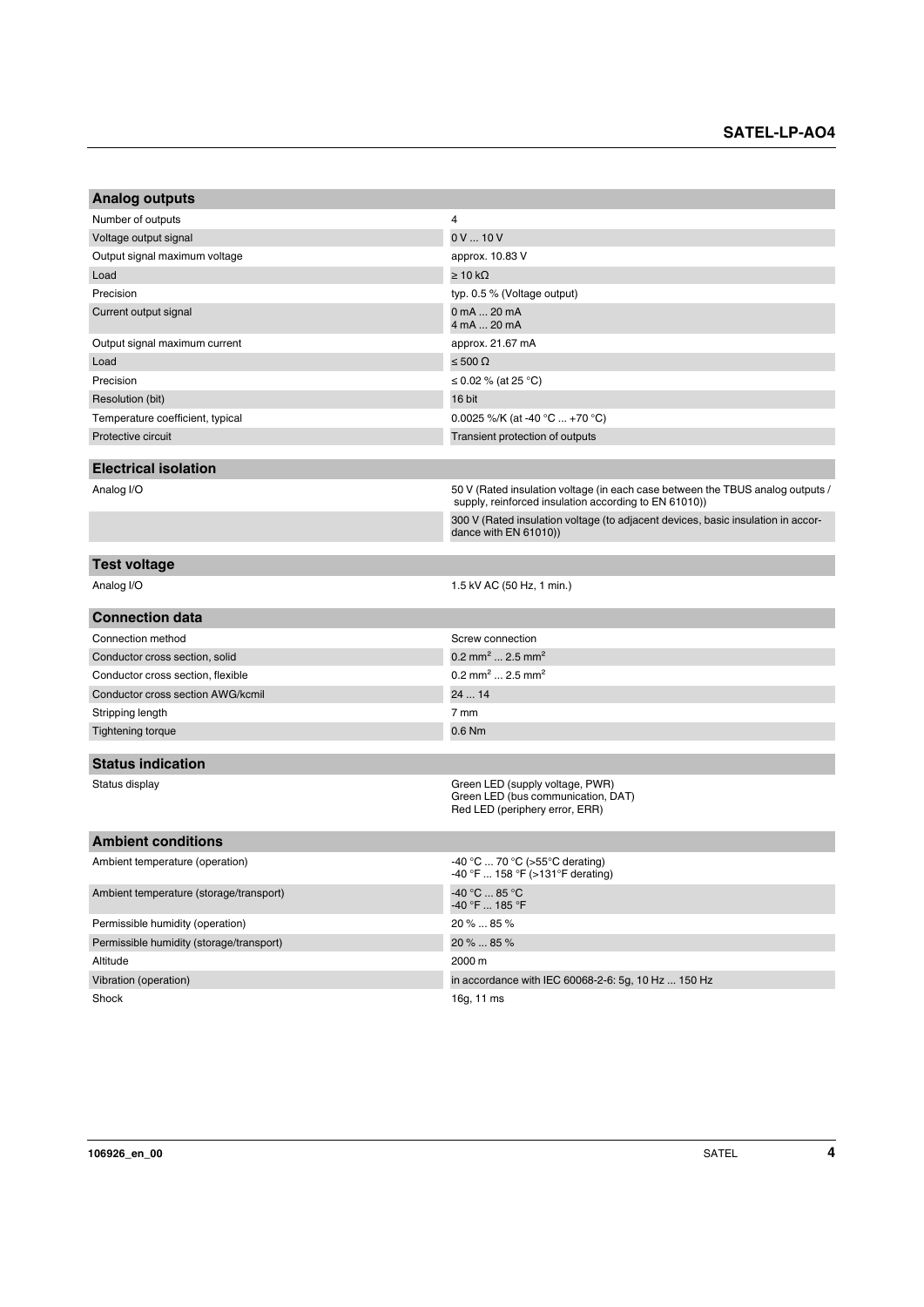#### **Operating conditions for the extended temperature range (+55 °C ... 70 °C)**



No function restrictions for the extended temperature range if you observe a minimum spacing of 17.5 mm between the modules. The minimum spacing is the width of a DIN rail connector. Otherwise please observe the following restrictions:

― Only use the analog voltage output (0 V ... 10 V) Individual operating conditions available on request.

#### **Certification**

Conformance Conformance CE-compliant

UL, USA / Canada UL 508 Listed Class I, Div. 2, Groups A, B, C, D T4A Class I, Zone 2, IIC T4

#### **Conformance**

EMC directive 2004/108/EC EN 61000-6-2; EN 61000-6-4

| Tolerances influenced by electromagnetic interference                                                            |                |             |  |  |
|------------------------------------------------------------------------------------------------------------------|----------------|-------------|--|--|
| Type of electromagnetic interference<br>Typical deviation of the measuring range final value<br>(current output) |                |             |  |  |
|                                                                                                                  | Relative       | Absolute    |  |  |
| Electromagnetic fields according to EN 61000-4-3/IEC 61000-4-3                                                   | $< \pm 0.2 \%$ | $±40 \mu A$ |  |  |
| Conducted interference according to EN 61000-4-6/IEC 61000-4-6                                                   | $< \pm 0.2 \%$ | $±40 \mu A$ |  |  |
| Fast transients (burst) according to EN 61000-4-4/IEC 61000-4-4                                                  | $< \pm 0.2 \%$ | $±40 \mu A$ |  |  |



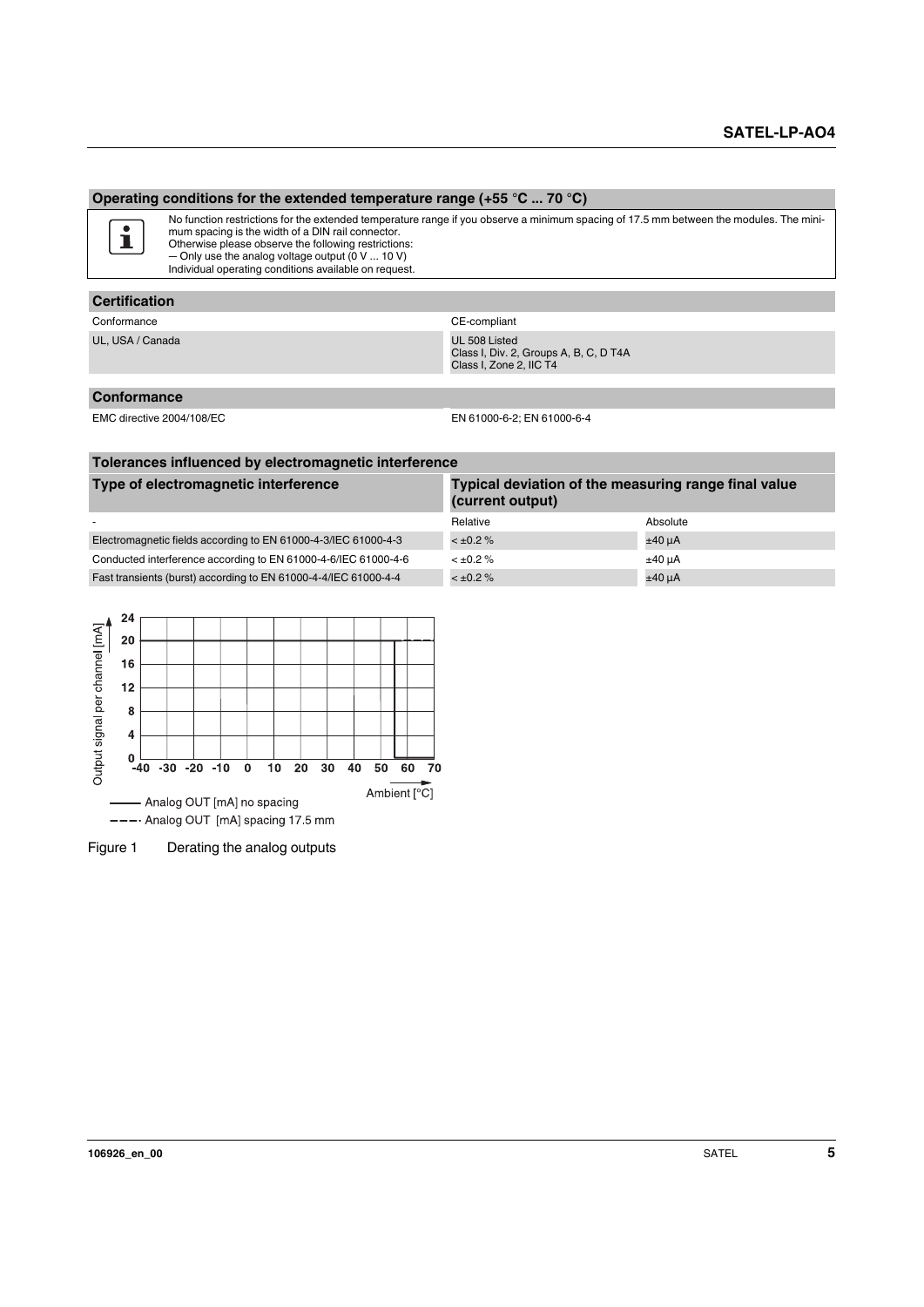## <span id="page-5-0"></span>**5 Safety regulations and installation notes**



#### **WARNING: Risk of electric shock**

- Provide a switch/circuit breaker close to the device, which is labeled as the disconnect device for this device or the entire control cabinet.
- Disconnect the device from all power sources during maintenance work and configuration (the device can remain connected to SELV or PELV circuits).
- The housing of the device provides a basic insulation against the neighboring devices, for 300 V eff. If several devices are installed next to each other, this has to be taken into account, and additional insulation has to be installed if necessary. If the neighboring device is equipped with basic insulation, no additional insulation is necessary.
- Use either a current or voltage output per analog channel!

#### <span id="page-5-1"></span>**5.1 Installation notes**



## **WARNING:**

Observe the following safety notes when using the device.

- **•** Installation, operation, and maintenance may only be carried out by qualified electricians. Follow the installation instructions as described.
- **•** When installing and operating the device, the applicable regulations and safety directives (including national safety directives), as well as general technical regulations, must be observed. The technical data is provided in the package slip and on the certificates (conformity assessment, additional approvals where applicable).
- **•** The device must not be opened or modified. Do not repair the device yourself, replace it with an equivalent device. Repairs may only be carried out by the manufacturer. The manufacturer is not liable for damage resulting from violation.
- **•** The IP20 protection (IEC 60529/EN 60529) of the device is intended for use in a clean and dry environment. The device must not be subject to mechanical strain and/or thermal loads, which exceed the limits described.
- **•** To protect the device against mechanical or electrical damage, install it in a suitable housing with appropriate degree of protection as per IEC 60529.

#### <span id="page-5-2"></span>**5.2 UL Notes**

#### **INDUSTRIAL CONTROL EQUIPMENT FOR HAZARD-OUS LOCATIONS 45FP**

- A This equipment is suitable for use in Class I, Zone 2, IIC T4 and Class I, Division 2, Groups A, B, C,D T4A hazardous locations or non-hazardous locations only.
- B WARNING EXPLOSION HAZARD DO NOT DIS-CONNECT EQUIPMENT UNLESS POWER HAS BEEN SWITCHED OFF OR THE AREA IS KNOWN TO BE NON-HAZARDOUS.
- C WARNING EXPLOSION HAZARD SUBSTITU-TION OF COMPONENTS MAY IMPAIR SUITABILITY FOR CLASS 1, DIVISION 2.
- D These devices are open-type devices that are to be installed in an enclosure suitable for the environment that is only accessible with the use of a tool.
- E WARNING Exposure to some chemicals may degrade the sealing properties of materials used in relays within this device.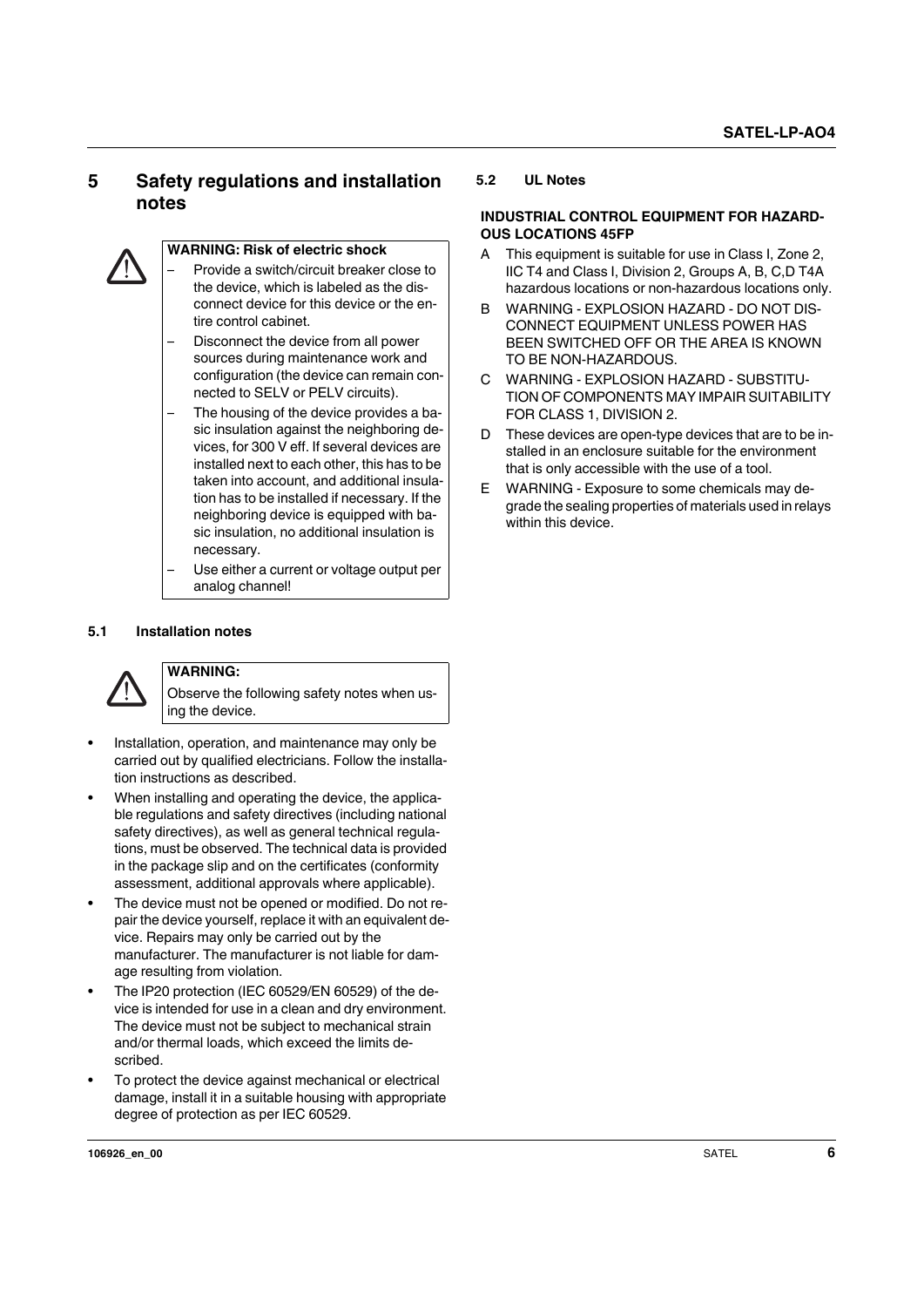## <span id="page-6-0"></span>**6 Installation**



#### **NOTE: electrostatic discharge!**

The device contains components that can be damaged or destroyed by electrostatic discharge. When handling the device, observe the necessary safety precautions against electrostatic discharge (ESD) according to EN 61340-5-1 and IEC 61340-5-1.

#### <span id="page-6-1"></span>**6.1 Structure**



Figure 2 Function elements

| Pos. | <b>Designation</b>                               |
|------|--------------------------------------------------|
| 1    | Analog output 2 (alternatively current/voltage   |
|      | output)                                          |
| 2    | Analog output 1 (alternatively current/voltage   |
|      | output)                                          |
| 3    | DIP switches for configuring the analog outputs  |
|      | (current/voltage output)                         |
| 4    | White thumbwheel for setting the I/O-MAP address |
| 5    | Connection option for TBUS DIN rail connector    |
| 6    | DIN rail                                         |
| 7    | Metal foot catch for DIN rail fixing             |
| 8    | Analog output 3 (alternatively current/voltage   |
|      | output)                                          |
| 9    | Analog output 4 (alternatively current/voltage   |
|      | output)                                          |
| 10   | ERR status LED, red (communication error)        |
| 11   | DAT status LED, green (BUS communication)        |
| 12   | PWR status LED, green (supply voltage)           |

#### <span id="page-6-2"></span>**6.2 Basic circuit diagram**



Figure 3 Basic circuit diagram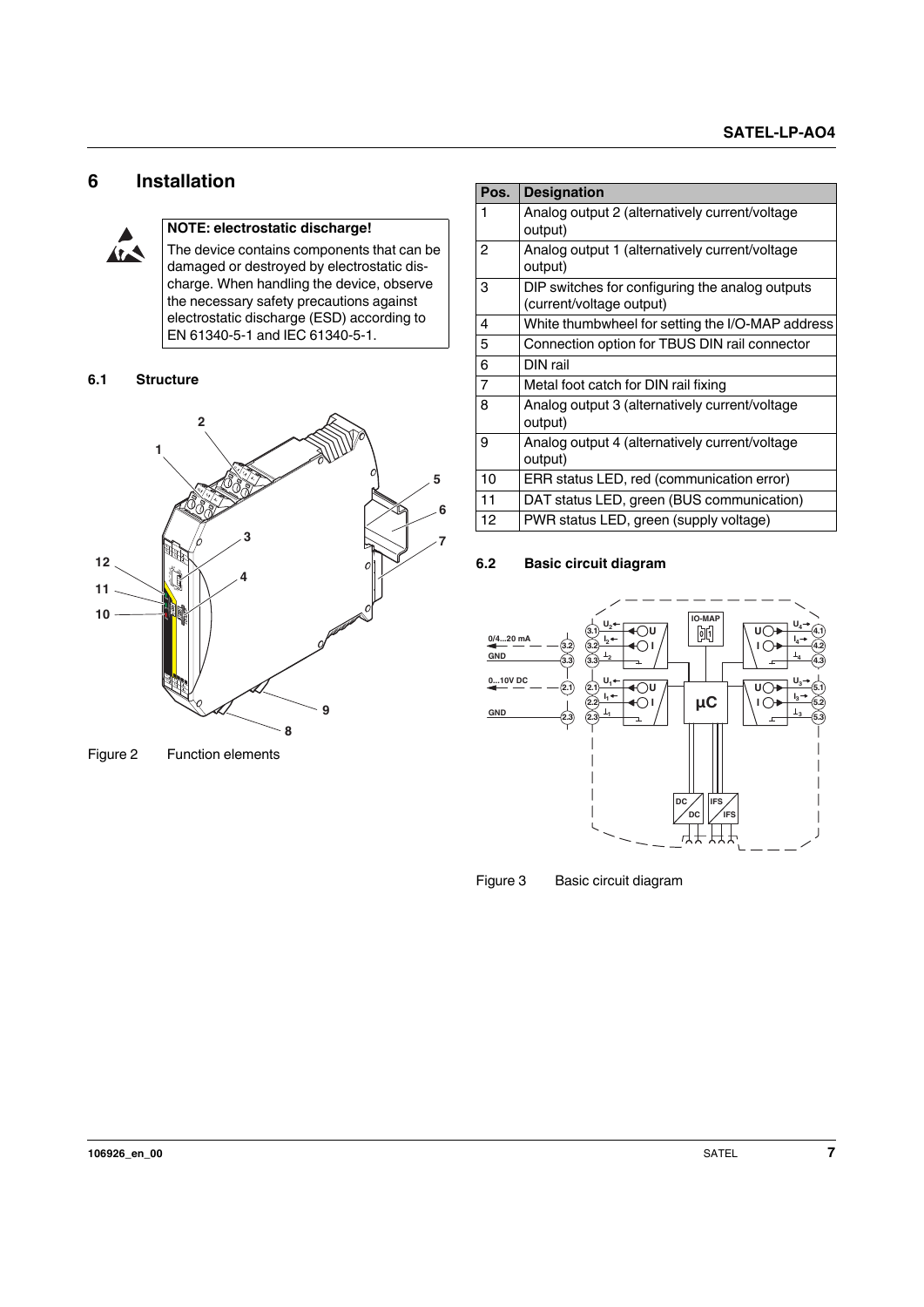#### <span id="page-7-0"></span>**6.3 Configuration**

The DIP switches on the front can be used to set the behavior of the outputs in the event of an error (e.g., interruption of the bus communication by interruption of the wireless connection).

For the analog outputs you can either select the "reset" option (output value set to  $0 = "RESET")$  or the "hold last value" option ("HOLD").





| OFF ON<br>OFF ON<br>$\frac{1}{3}$<br>陣<br>$\overline{DP-1}$<br>副社会<br>Figure 4<br>DIP switches |               |            |                   |            |     |
|------------------------------------------------------------------------------------------------|---------------|------------|-------------------|------------|-----|
|                                                                                                |               |            | <b>DIP switch</b> |            |     |
| <b>Output</b>                                                                                  | Configuration | 1          | $\overline{2}$    | 3          | 4   |
| Analog OUT1                                                                                    | <b>RESET</b>  | <b>OFF</b> |                   |            |     |
| Analog OUT1                                                                                    | <b>HOLD</b>   | ON         |                   |            |     |
| Analog OUT2                                                                                    | <b>RESET</b>  |            | <b>OFF</b>        |            |     |
| Analog OUT2                                                                                    | <b>HOLD</b>   |            | ON                |            |     |
| Analog OUT3                                                                                    | <b>RESET</b>  |            |                   | <b>OFF</b> |     |
| Analog OUT3                                                                                    | <b>HOLD</b>   |            |                   | ON         |     |
| Analog OUT4                                                                                    | <b>RESET</b>  |            |                   |            | OFF |
| Analog OUT4                                                                                    | <b>HOLD</b>   |            |                   |            | ON  |

#### **I/O MAP address**





| 部形                                                                                                                                                                                                                                                                                                     |                       |                                                                                                                                                                                                                                                  |  |
|--------------------------------------------------------------------------------------------------------------------------------------------------------------------------------------------------------------------------------------------------------------------------------------------------------|-----------------------|--------------------------------------------------------------------------------------------------------------------------------------------------------------------------------------------------------------------------------------------------|--|
| Figure 5                                                                                                                                                                                                                                                                                               | Thumb wheel           |                                                                                                                                                                                                                                                  |  |
| using the I/O-MAP address.<br>The following conditions must be met:                                                                                                                                                                                                                                    |                       | Use the thumbwheel to set the I/O-MAP address. The exten-<br>sion module in the SATEL-LP wireless system is addressed<br>On the entire wireless network, addresses 1 to 99 (I/O MAP)<br>(maximum) may be assigned for the I/O extension modules. |  |
| <b>Thumbwheel</b>                                                                                                                                                                                                                                                                                      | <b>Description</b>    |                                                                                                                                                                                                                                                  |  |
| $01 - 99$                                                                                                                                                                                                                                                                                              | I/O MAP address       |                                                                                                                                                                                                                                                  |  |
| 00                                                                                                                                                                                                                                                                                                     | Delivery state        |                                                                                                                                                                                                                                                  |  |
| **, $1^*$ - $9^*$                                                                                                                                                                                                                                                                                      | Setting not permitted |                                                                                                                                                                                                                                                  |  |
| $*1 - *9$                                                                                                                                                                                                                                                                                              | devices               | Interface System slave address, for use<br>with other Interface System (IFS) master                                                                                                                                                              |  |
| Wireless module in I/O data mode<br>The output device must be provided with the same I/O MAP<br>address as the assigned input device at the other wireless<br>station (I/O mapping). Output modules with the same<br>I/O MAP address may appear several times in the network<br>at different stations. |                       |                                                                                                                                                                                                                                                  |  |
| <b>Example:</b>                                                                                                                                                                                                                                                                                        |                       | I/O MAP address                                                                                                                                                                                                                                  |  |
| SATEL-LP-AO4                                                                                                                                                                                                                                                                                           |                       | 02                                                                                                                                                                                                                                               |  |
| SATEL-LP-AI4                                                                                                                                                                                                                                                                                           |                       |                                                                                                                                                                                                                                                  |  |

#### **Wireless module in I/O data mode**

| <b>Example:</b> | <b>I/O MAP address</b> |
|-----------------|------------------------|
| I SATEL-LP-AO4  | 02                     |
| l SATEL-LP-AI4  | 02                     |

Only the SATEL-LP-AI4 module can be assigned to the SATEL-LP-AO4 module.

#### **Wireless module in PLC/Modbus RTU mode**

The I/O MAP address may only appear once in the network. Exception: Output modules with the same I/O MAP address may appear several times in the network at different stations.

The output data is saved in a Modbus memory map in the master wireless module. You can read or write the process data via the serial interface of the master wireless module  $(RAD-ID = 01)$  using the Modbus RTU commands (see Section 7).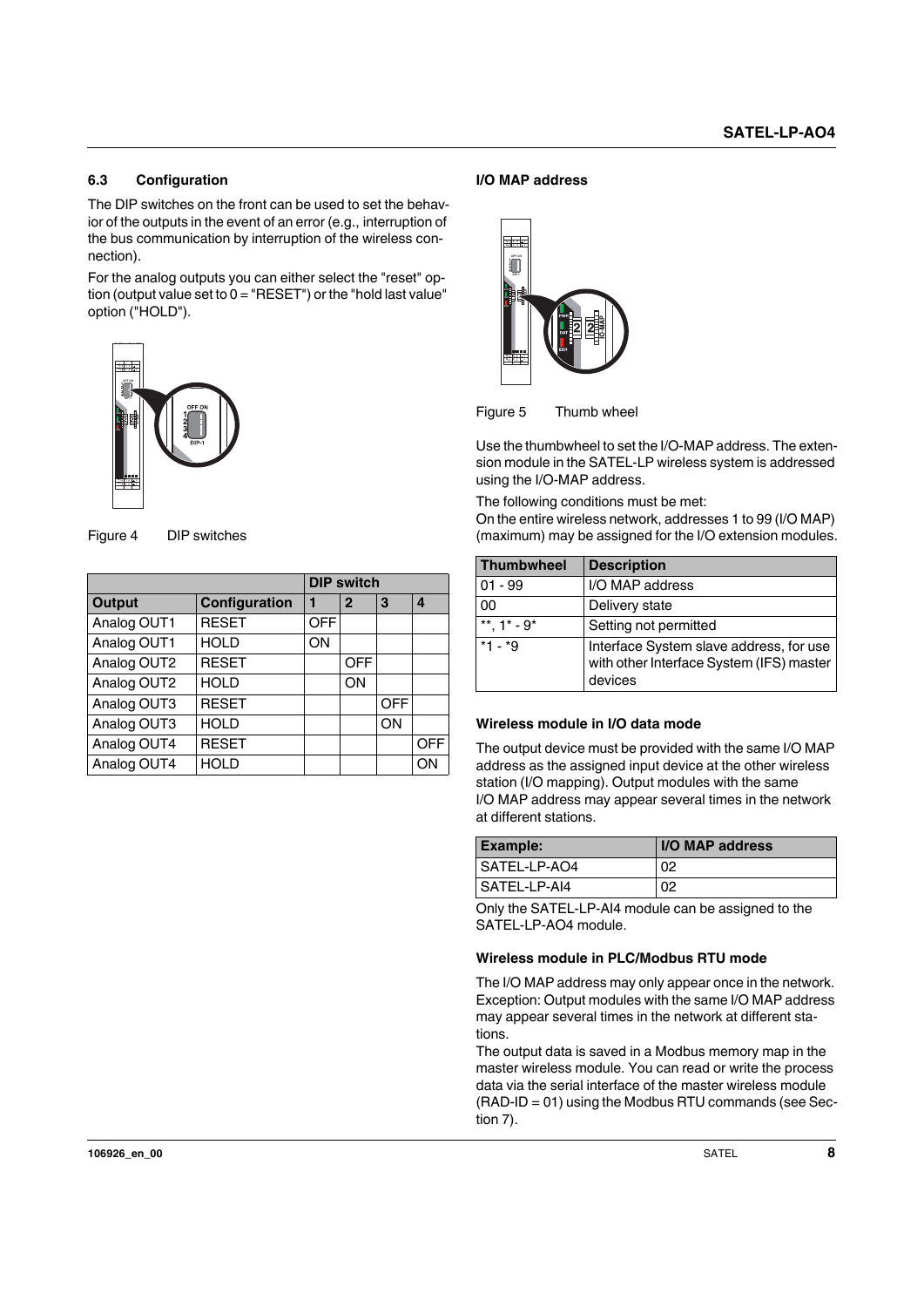#### <span id="page-8-0"></span>**6.4 Display and diagnostic elements**

The I/O extension module uses a total of three LEDs to indicate the operating states.



#### **PWR LED**

- OFF No supply voltage
- ON Supply voltage OK

#### **DAT LED**

| Flashing | Configuration/addressing mode |
|----------|-------------------------------|
| ◡        | 190 00111111011100.1011       |

## ON Cyclic data communication

#### **ERR LED**

| ere e                                 |                                        |                                                                                                                                                                                                                               |
|---------------------------------------|----------------------------------------|-------------------------------------------------------------------------------------------------------------------------------------------------------------------------------------------------------------------------------|
| Figure 6                              |                                        | Display and diagnostic elements                                                                                                                                                                                               |
| <b>PWR LED</b><br><b>OFF</b><br>ON    | No supply voltage<br>Supply voltage OK | The green PWR LED indicates the supply voltage status.                                                                                                                                                                        |
| <b>DAT LED</b><br>tus.                |                                        | The green DAT LED indicates the bus communication sta-                                                                                                                                                                        |
| OFF<br>Flashing<br>ON                 | No communication                       | Configuration/addressing mode<br>Cyclic data communication                                                                                                                                                                    |
| <b>ERR LED</b><br>ing).<br><b>OFF</b> |                                        | The red ERR LED indicates the error status, e.g., no corre-<br>sponding output module found (e.g., incorrect address-<br>No error                                                                                             |
| Flashing                              | Slow<br>(1.4 Hz)                       | I/O-MAP address changed                                                                                                                                                                                                       |
|                                       | Fast<br>(2.8 Hz)                       | Wireless module in I/O data<br>mode<br>Missing input module,<br>no bus communication<br>Wireless module in PLC/Mod-<br>bus RTU mode<br>No Modbus communication (safe<br>state of outputs, depending on DIP<br>switch setting) |
| ON                                    |                                        | Critical internal error                                                                                                                                                                                                       |

#### <span id="page-8-1"></span>**6.5 Analog output**

Each analog output of the device is designed as active output. All the outputs are electrically isolated from one another, from the supply voltage (via bus foot), and from other electronic components.

The output signal can be selected either as a current signal (0/4...20 mA) or as a voltage signal (0...10 V).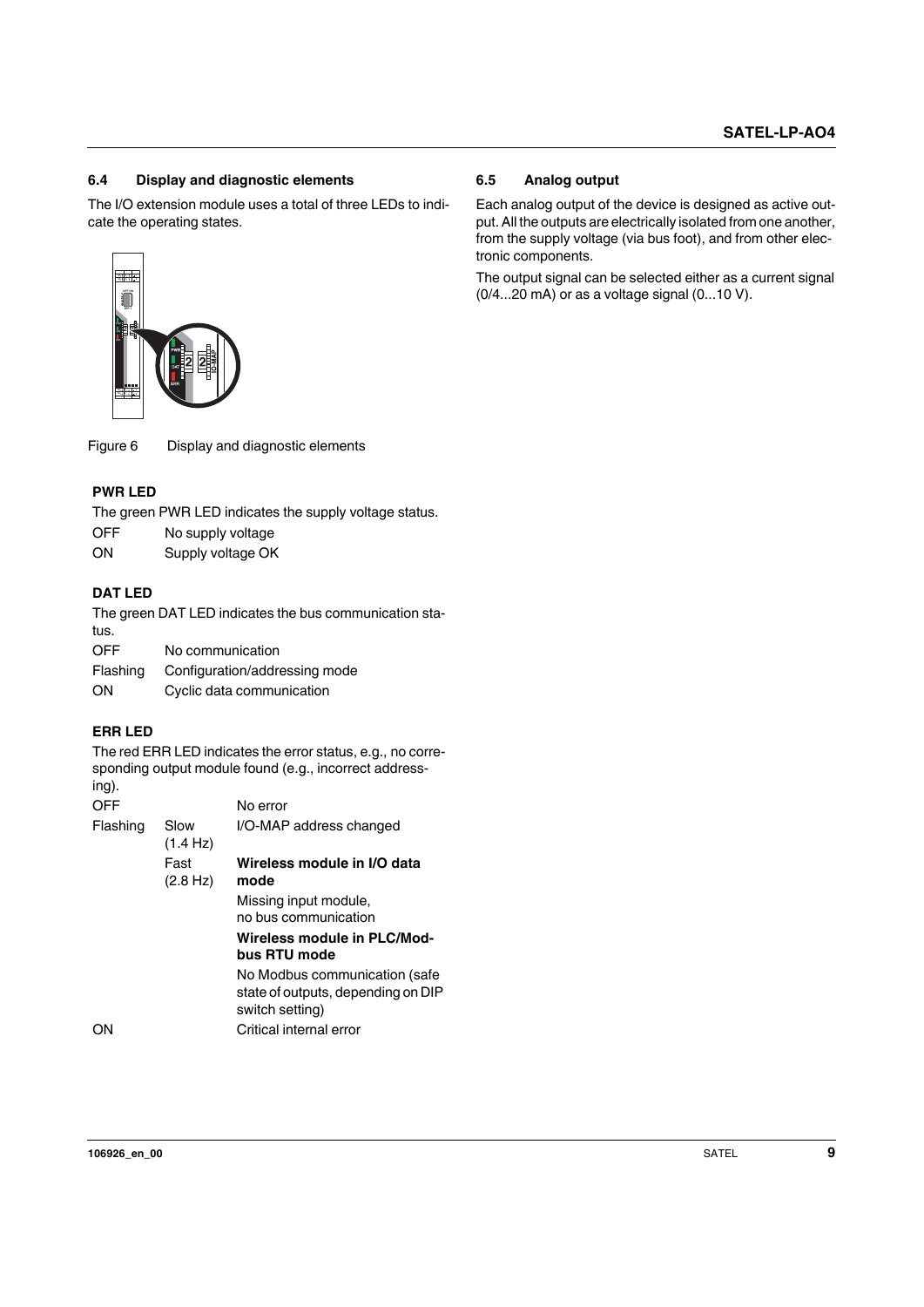#### <span id="page-9-0"></span>**6.6 Assembly/removal**

#### **Connection station with I/O extension modules**

Up to 32 different I/O extension modules can be connected to every wireless module via the DIN rail connector (see accessories). Data is transmitted and power is supplied to the I/O extension modules via the bus foot.



Figure 7 SATEL-LP connection station with up to 32 I/O extension modules

The I/O extension modules must only be  $\mathbf{i}$ mounted to the right of the wireless module.

**To mount on the DIN rail connector, proceed as follows:**



Figure 8 Mounting and removing

When using the device in a connection station, use the 17.5 mm wide DIN rail connector supplied. Only use the DIN rail connector in connection with 24 V DC devices.

- **•** Connect the DIN rail connectors together for a connection station.
- **•** Push the connected DIN rail connectors into the DIN rail.
- **•** Place the device onto the DIN rail from above. Ensure the device and DIN rail connector are aligned correctly.
- **•** Holding the device by the housing cover, carefully push the device towards the mounting surface so that the device bus connector is securely fixed onto the DIN rail connector.
- **•** Once the snap-on foot has been audibly snapped onto the DIN rail, check that it is fixed securely. The device is only mechanically secured via the DIN rail.
- **•** Connect the desired number of I/O extension modules to the wireless module via the DIN rail connector.
- **•** Install the device in suitable housing to meet the requirements for the protection class.
- **•** During startup, check that the device is operating, wired, and marked correctly.

#### **To remove, proceed as follows:**

- **•** Use a suitable screwdriver to release the locking mechanism on the snap-on foot of the device.
- **•** Hold onto the device by the housing cover and carefully tilt it upwards.
- **•** Carefully lift the device off the DIN rail connector and the DIN rail.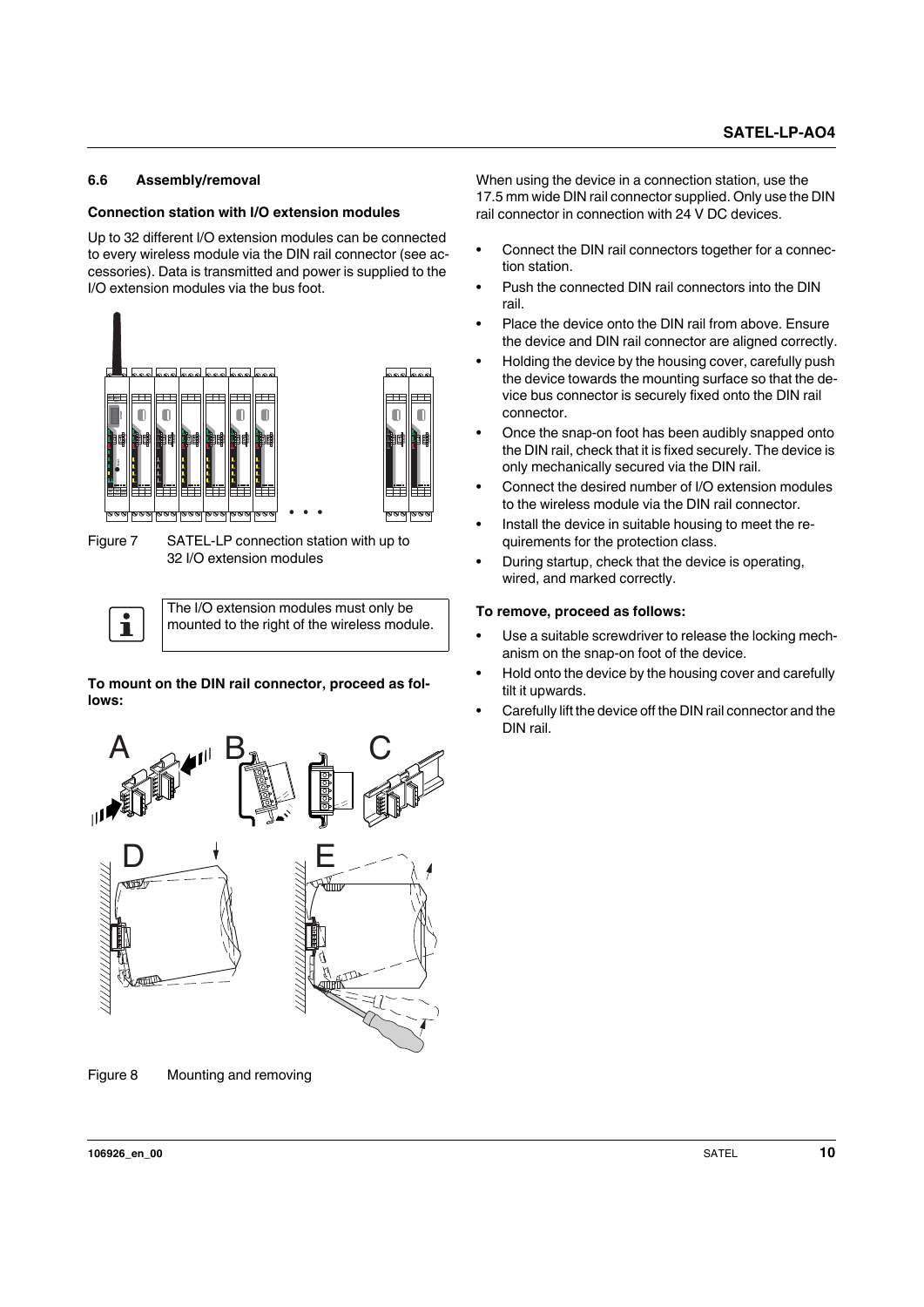#### <span id="page-10-0"></span>**6.7 Connecting the cables**



Figure 9 Connecting the cables

- **•** Crimp ferrules to the wires. Permissible cable cross section: 0.2...2.5 mm².
- **•** Insert the wire with ferrule into the corresponding connection terminal block.
- **•** Use a screwdriver to tighten the screw in the opening above the connection terminal block. Tightening torque: 0.6 Nm